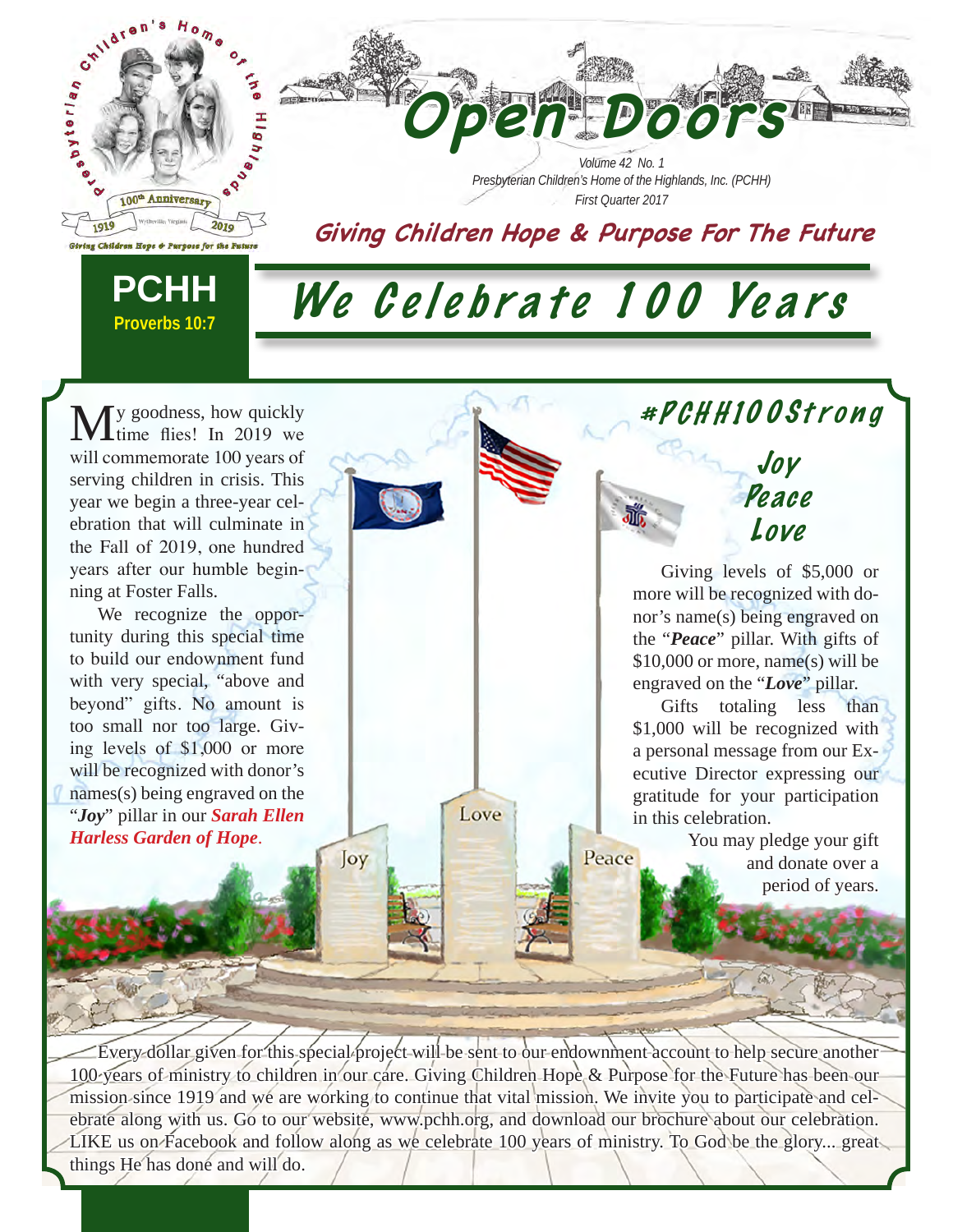

**Billy Rice** Executive Director

ur cover story highlights the kickoff of our 100th Anniversary fund raising campaign. One hundred years is an amazing milestone for any ministry, and we will be celebrating our fascinating history over the next three years. The celebration will culminate with an event on our

campus in the fall of 2019. I look

forward to seeing all of you there! It is easy for those of us who grew up in loving and intact families to take that situation for granted. As someone who grew up with wonderful parents and two brothers that I love very much, I know that I did. That changed for me in 1977, when I began my career in a ministry much like the one I am privileged to lead today. The past 39 years, including the last 17 at our Children's Home, have given me the opportunity to work with children who have experienced horrors that no one should ever endure. To this day, some of the situations our children come from bring tears to my eyes. The saving grace for me is that I know personally the power of our ministry. My time at the Children's Home has allowed me to not only experience the joy of our children transforming their lives while they are here, but also returning as adults to tell us how our ministry changed their lives.

I want to share with you a story from nine months ago. We received a call concerning the placement of a sibling group. As the social worker explained the situation to me, some of the tears I spoke of earlier welled up in my eyes. It was truly the most

horrific situation I had encountered in my career. I promised the social worker we would help if we could, and I went to check on how many beds were available. As it turned out, we had the exact number of openings they needed – two boys and a girl. That seems like divine intervention to me! Those children are still with us and are making tremendous progress.

As members of the Children's Home family, you have helped change the lives of so many children. You allow us to make sure our children's personal and professional needs are met, and to employ the dedicated and loving staff members that keep our doors open 365 days a year. The need for a child to be saved takes no holidays, including Christmas Day. Our staff members were here on that day, giving up time with their families to make sure our children know that they are loved and special to us.

I ask that you prayerfully consider a special gift to this once in a lifetime campaign. The next generation



of children in need deserves the opportunity to live in a loving home. With your help, our mission "Giving children hope and purpose for the future" will be fulfilled for the next one hundred years. Thanks again for your love and devotion to our ministry.



### **PCHH NEEDS**

#### *Current Needs...*

- Movies, PG13 rated
- Walmart, McDonald's or Wendy's Gift Cards
- Laundry detergent pods
- Dishwasher detergent pods
- Ouality used vehicles
- Bottled water
- Storage totes (16-32 gal)
- Daily prayers, always!

Keep track of more needs by checking our website: **www.pchh.org**

### *Special Note*

With the advancement in technology we are now able to provide this newsletter cost effectively in color!

### Social Media

new addition to our toolbox... follow our Executive Director on Twitter - @BillyRice PCHH. Search for #PCHH100STRONG too.

Be sure to "Like" us on Facebook<br>and keep up on latest happenings at the Home.

Theck out our updated website too. You will find a wealth of information about our past, present and our plans for the future.

**www.pchh.org**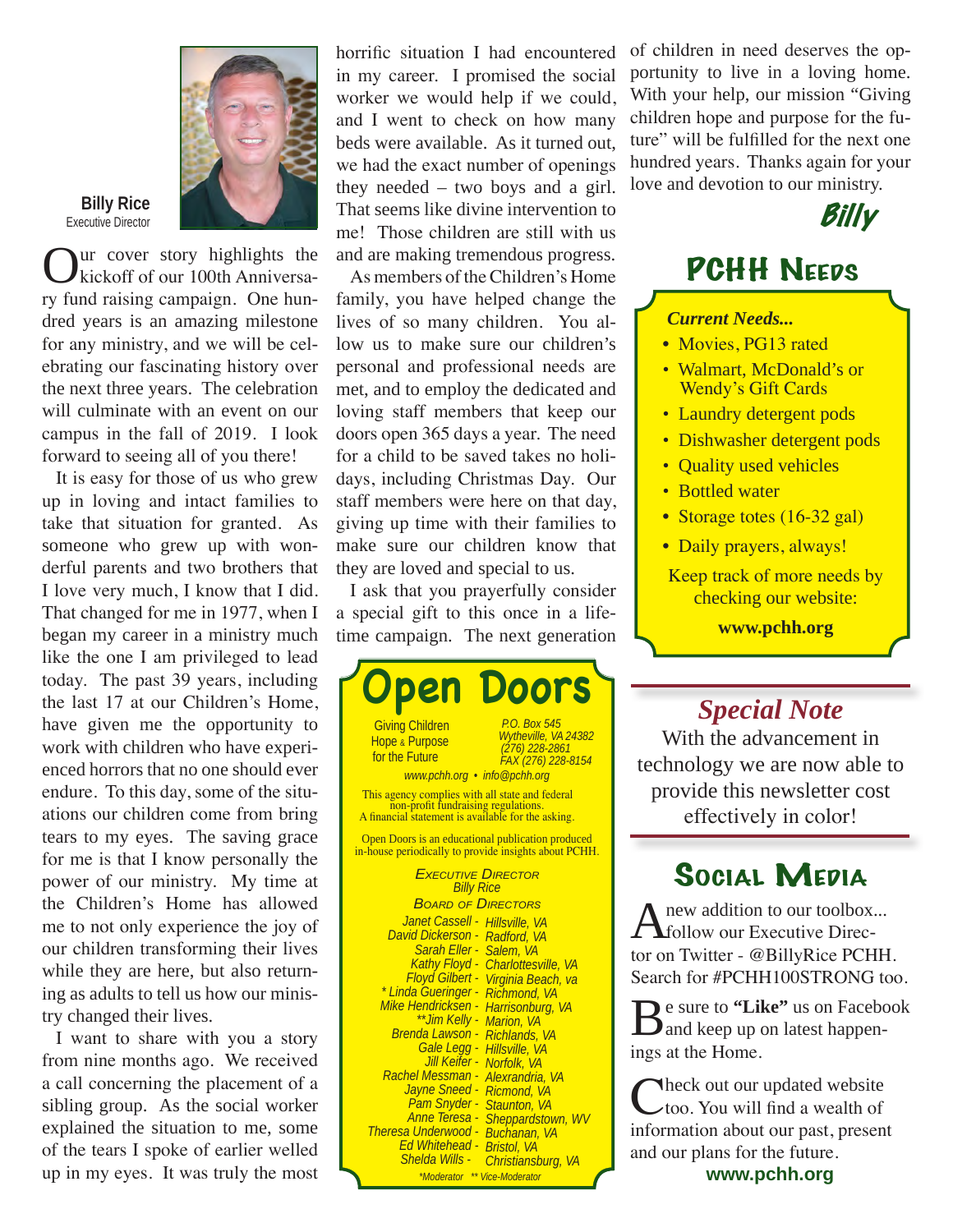

# Wonderful Memories

### **My STORY**



**Tommy Beach was born in Harrisonburg, L** Virginia and was brought to the Presbyterian Children's Home of the Highlands when he was six years old. Tommy was the youngest resident of the Home at that time.

As with the other youngsters in our care, he attended school, participated in activities, and soon was fully integrated into the life of the Home. Today Tommy will readily tell you that the feeling of family is his favorite memory he has cherished over the years.

The twelve years Tommy lived with us was basically his childhood. He grew, matured and flourished with us and we were blessed to have him as a part of our family. Tommy graduated from George Wythe High School and spent eight years in the military. Tommy is quick to share that one of the most important aspects of the Home is the discipline provided for maturing young people as they prepare to enter the world of work and real life.

Today Tommy and his wife, Julie, live in Verona, Virginia and he and his adult son, Christopher, have been regular attendees of our Alumni Gatherings. It always is a good day when Tommy and his family visit us. We were and are blessed!



### Giving Back... The Final Gift

It is more blessed to give than to receive... we've all said it and more than likely even meant it but  $\blacksquare$  t is more blessed to give than to receive... we've convincing young people of this Biblical virtue is not always an easy thing to do. However, like most life lessons, this teaching is much better shown through actions.

In early November some our girls made about 100 handmade ornaments and several beautiful wreaths, made from pinecones from right here on our campus, to give to residents at a local Adult Care Facility. As the day came to deliver the gifts, there was an obvious lack of enthusiasm among the girls about visiting the retirement home. However, once we arrived things quickly turned around and it became difficult to determine who was enjoying our visit the most. There was one hall that we were not allowed on but a staff member took ornaments to all of the residents and we thought little of it.

When the time came for us to leave, the girls were sad but all agreed that they would like to visit on a more regular basis. As they were leaving, the care provider that had stopped us from entering the hallway shared that a family was saying their final goodbyes to their loved one. Although the patient was unable to accept the simple gift we had brought, the family lovingly accepted it. The family recognized that our present would be the **final gift** their loved one would ever receive on earth. The impact of this knowledge on the girls as well as the staff was profound.

We never know how the simplest act can have a lasting impression on others. Thank you God for allowing us to Give Back.